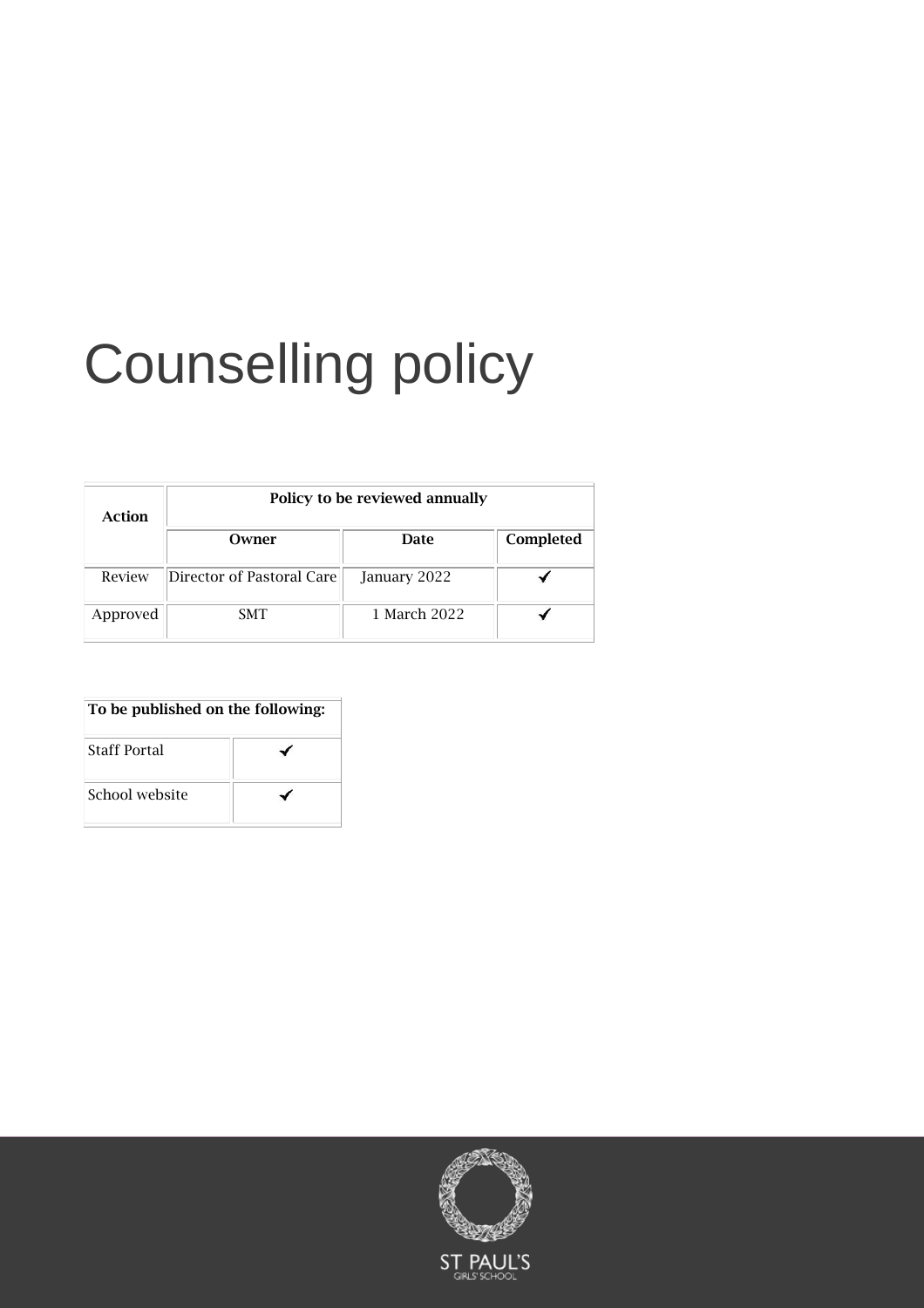### 1. Counselling policy

1.1 The school provides a confidential counselling service for all students. The Wellbeing Team is made of:

- A Lead Counsellor who supervises a team of staff and student counsellors,
- a coach, who also practises Tension Release Exercises (TRE ®)
- an Independent Listener (who is also a qualified counsellor and coach)
- the learning support coordinator, and an assistant
- the medical staff (two nurses, a school doctor)
- DSL and DDSLs
- the Chaplain

1.2 The Wellbeing Team is line managed by the Director of Pastoral Care.

#### 2. What is counselling?

2.1 The British Association for Counselling & Psychotherapy definition of counselling / psychotherapy states that "'Counselling and psychotherapy are umbrella terms that cover a range of talking therapies. They are delivered by trained practitioners who work with people over a short or long term to help them bring about effective change or enhance their wellbeing<sup>1</sup>.

#### 3. Therapists

3.1 What the therapists can do:

- Offer a safe and confidential space to help explore emotionally based problems in one-toone sessions
- Help you make sense of your world
- Help you to explore feelings and thoughts, in order to resolve emotional distress
- Help you towards a better understanding of self and others, which in turn may lead to an improved ability to relate to others.

3.2 The counsellors and coach also facilitate student group discussions, on issues pertinent to the students' school experiences (resilience, sleep, anger, stress management, gender issues; relationship and friendship issues; self-esteem; grief etc.).

#### 4. Coaches

4.1 What the coach can do:

- Provide emotional support and foster a safe and successful learning environment for students.
- Use positive communication strategies and coaching techniques to motivate students to work on and reach their goals.
- Assist students in dealing effectively with and understanding their own social skills challenges and how they can make changes in order to meet their goals.

4.2 The coach is also a trained TRE® (Tension Release Exercises) provider and may do body work with students depending on the presenting needs.

<sup>1</sup> https://www.bacp.co.uk/media/1917/bacp-choosing-counsellor-psychotherapist-c3.pdf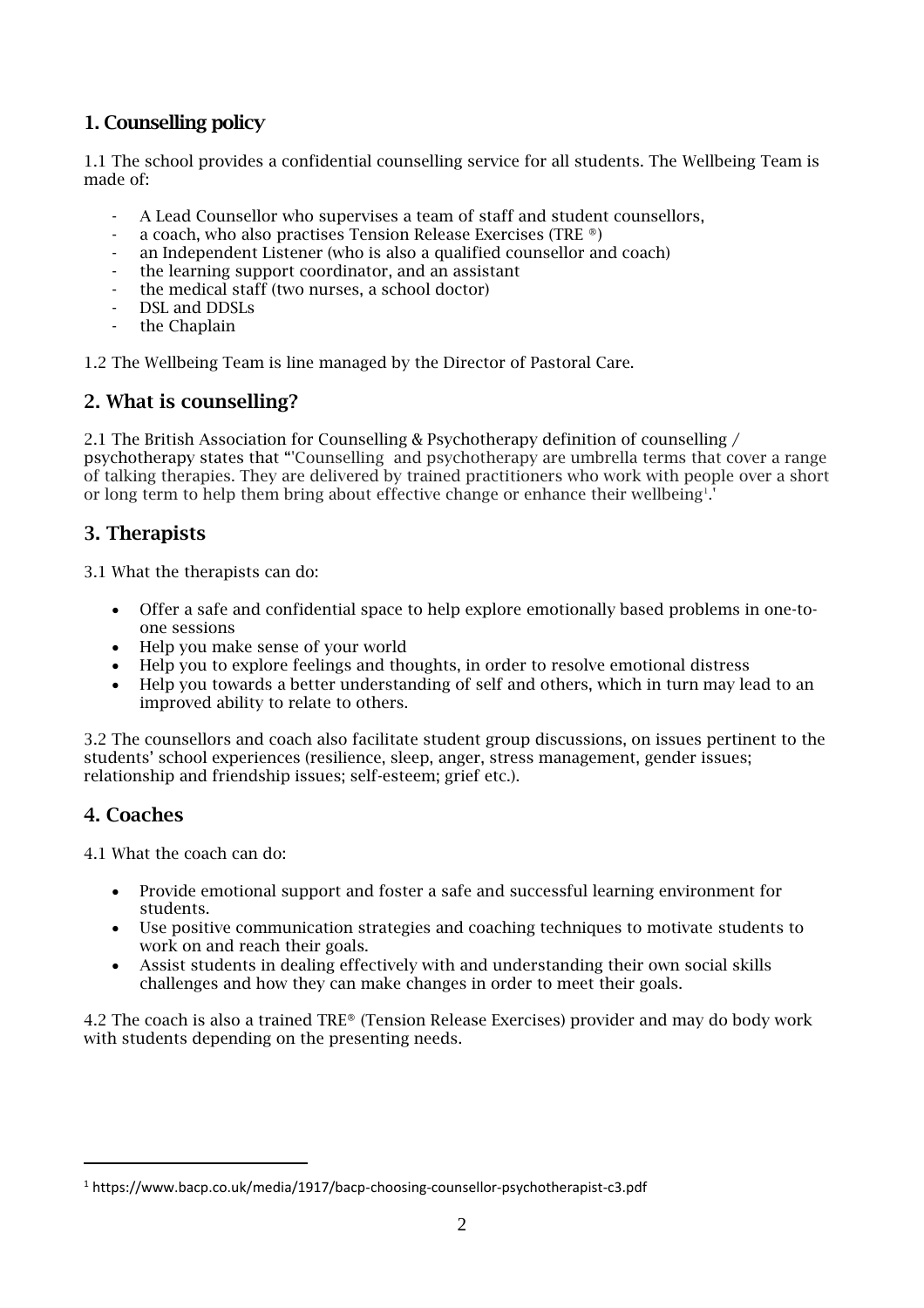## 5. How long can students see the counsellor / coach for?

5.1 At an initial meeting, the student will be triaged, to assess their needs. This should lead to a shared decision about whether counselling/coaching is the most appropriate way forward, and/or whether the student should be referred on for a more comprehensive assessment of their mental health by external specialist services. Generally, 6-8 sessions will be offered. Upon review, if it is felt that the student would benefit from further sessions, the counsellor may offer to continue see the student. Students can also seek non-counselling support from other members of the Wellbeing Team.

5.2 If the Wellbeing Team deems that the student, or others, are at risk of harm, an external referral may be decided.

#### 6. Staff

6.1 As a school we are committed to ensuring the highest levels of staff wellbeing. This is monitored through a wellbeing survey, the Staff Wellbeing Strategy and regular informal and formal conversations, for example the PDR process and staff committees. The Staff Counsellor service in school is accessible for staff in emergency situations (work or non-work related) and as a signposting service while support is gained outside school. The member of staff is encouraged also to discuss this with the Director of Pastoral Care and HR, as appropriate. The meetings are confidential unless safeguarding concerns emerge, at which point the Staff Counsellor will inform the High Mistress. The school can offer up to 8 sessions in school (at the discretion of the Director of Pastoral Care) although this may not always be possible if space is limited. In addition to the inhouse counselling service the school also works with Marsh Education which offers a free confidential counselling service, 24 hours a day, 365 days a year, for staff and their families. These counsellors are members of The British Association for Counselling and Psychotherapy. Staff can also seek support from the School Chaplain.

24-hour counselling helpline: 0117 933 0687 The Staff Wellbeing Strategy also offers further helplines and websites for support.

#### 7. The impact of counselling

7.1 In certain instances, students can feel worse as counselling goes on. Students will experience a level of internal conflict: on the one hand they want to change and feel better; on the other hand, the unwell part is frightened of change and resists it. Counselling may also stir up difficult and complex emotions which have not been talked about before; this may also make students feel worse before they feel better $^{\text{2}}$ .

7.2 This is a normal process; counselling may not bring about immediate change. Students, and parents, must be aware that the counselling process may take several weeks or even longer. It may be that an external referral is needed, for long-term counselling.

7.3 At the start of a counselling course, and at other points throughout, students will be asked by their counsellor to complete a wellbeing questionnaire (Warwick Edinburgh mental wellbeing scale), the results of which will be confidential to the counsellor and the Director of Pastoral Care.

7.4 Upon ending a course of counselling, students will be invited to complete an ending questionnaire about the service they have received. The information is confidential to the Director of Pastoral Care.

<sup>2</sup> <https://welldoing.org/article/in-therapy-why-you-might-feel-worse-before-you-feel-better>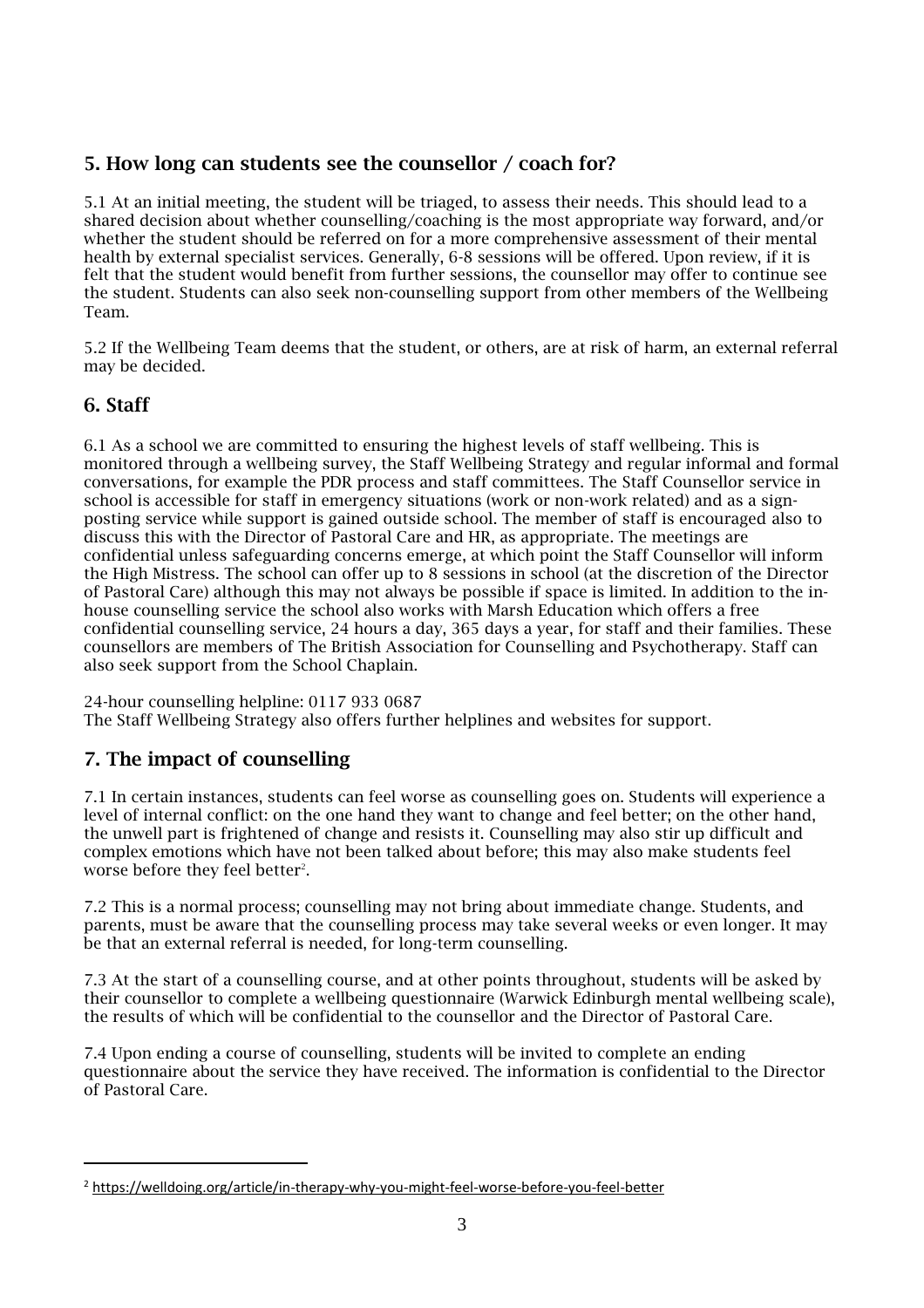# 8. Booking

8.1 Students may self-refer, by using the booking system on the [portal.](https://portal.spgs.org/well-being/counselling)

8.2 Members of staff may suggest that a student might benefit from seeing the counsellor/coach. Parents may also request that their child sees the counsellor. In either case, students will be triaged and directed towards a counsellor/coach who will offer the student an appointment, but the student will be under no obligation to accept it, unless the concern is of a safeguarding nature, such as self-harm or suicidal thoughts.

8.3 Heads of Year may consult with the counsellor about concerns they have about individual students or groups of students.

#### 9. Confidentiality

9.1 Students may arrange to see the counsellors or coach on their own initiative in confidence. Parental permission is not sought; the counsellors use the Gillick competency guidelines<sup>3</sup>.

9.2 Pastoral systems within the school have responsibility for the wider welfare of students; counselling services should therefore be considered within this context. The Wellbeing Team use a 'team around the child' approach. The Team and the Director of Pastoral Care regularly review caseloads and presenting problems to ensure the school adopts a proactive approach when addressing mental health issues. This means that the Director of Pastoral Care and the Wellbeing Team will know the identity of students who use the service. This information remains confidential; it may be shared with the Heads of Year, but only if it is felt that it would help support the student. The content of the sessions, however, is confidential.

9.3 In exceptional circumstances where there are Child Protection issues or where a student appears to be at serious risk, the counsellor/coach may have to inform the school's designated safeguarding lead (DSL), or other appropriate individuals or agencies, of what is discussed in the sessions. The counsellor/coach will only inform another person of anything that a student discloses with the student's prior knowledge that they have to do so. The counsellor/coach should also discuss with the Director of Pastoral Care individuals who appear to have seriously breached school rules.

9.4 Parents are not informed that a student is seeing the counsellor unless there is a safeguarding concern. The counsellor will, in the initial sessions, discuss with the student how to approach the issue with parents, if it is deemed this would help the student. They may also liaise with the Head of Year and the Director of Pastoral Care if the student agrees.

# 10. Parental expectations

10.1 If parents are informed that their child is seeing a counsellor, they may expect the following:

- Meeting or phone call with the Director of Pastoral Care / Head of Year to discuss the welfare of their child
- Communication from the Director of Pastoral Care / Head of Year if a risk arises, before half-term or holiday
- Regular communication from the Head of Year (no less than monthly).

10.2 It is important that parents understand that the content of the sessions will not be discussed with them. In order for the therapeutic relationship to be preserved, parents do not normally meet the counsellors. The Director of Pastoral Care / Head of Year act as

<sup>3</sup> [https://www.nspcc.org.uk/preventing-abuse/child-protection-system/legal-definition-child-rights-law/gillick](https://www.nspcc.org.uk/preventing-abuse/child-protection-system/legal-definition-child-rights-law/gillick-competency-fraser-guidelines/)[competency-fraser-guidelines/](https://www.nspcc.org.uk/preventing-abuse/child-protection-system/legal-definition-child-rights-law/gillick-competency-fraser-guidelines/)

<https://www.nhs.uk/conditions/consent-to-treatment/children/>